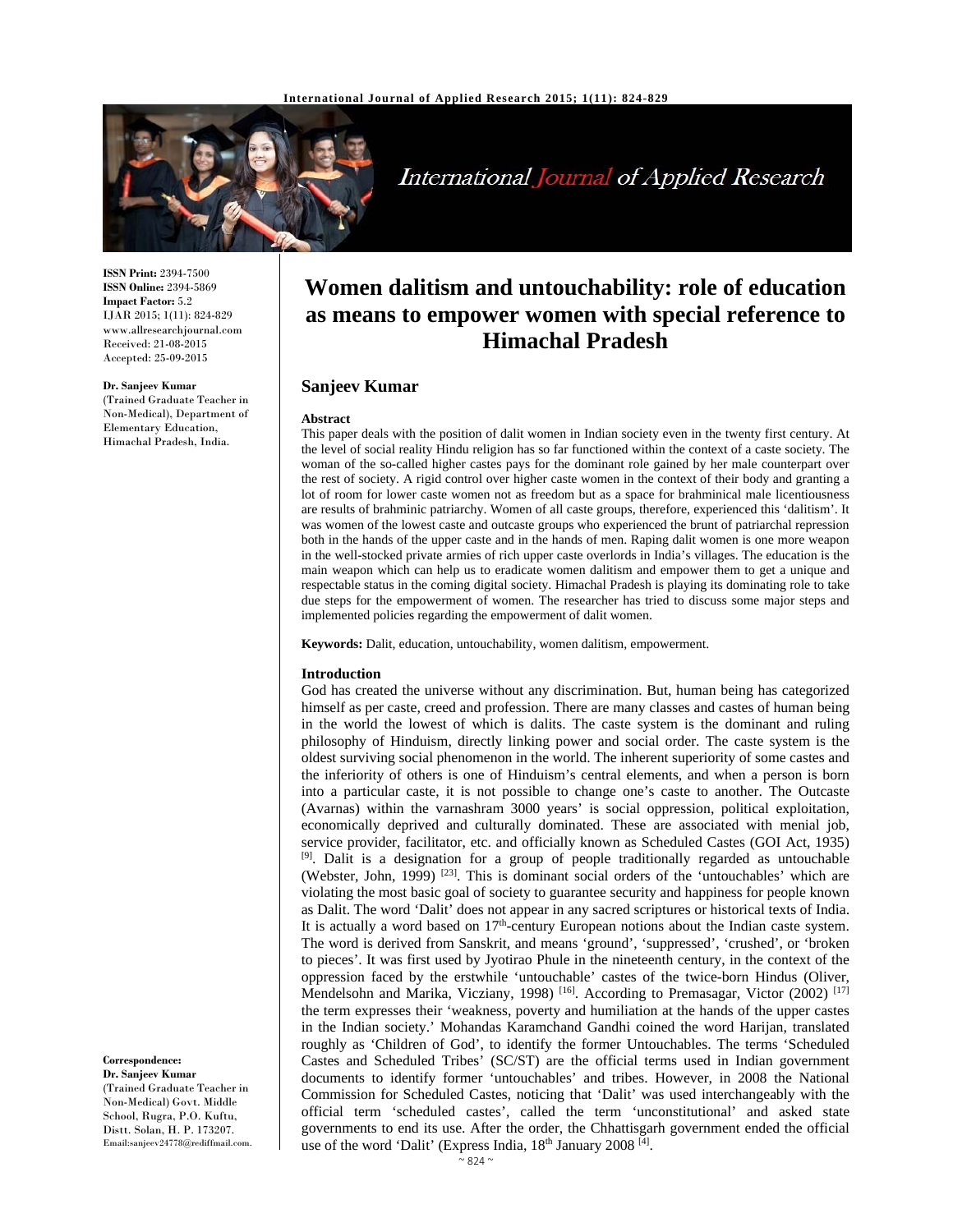**Women Dalitism:** It is true that both the elite and the populist currents of Hindu opinion and sensibilities regarding woman carry a deep impress of mother-goddess cults and forms of worship. At the level of social reality Hindu religion has so far functioned within the context of a caste society. The woman of the so-called higher castes pays for the dominant role gained by her male counterpart over the rest of society. A rigid control over higher caste women in the context of their body and granting a lot of room for lower caste women not as freedom but as a space for brahminical male licentiousness are results of brahminic patriarchy. Women from lower castes were considered so lowly and degraded in life that their body was a free terrain of colonization (Vidyut, Bhagwat, 1995) [22].

Many Hindu spiritual leaders assert that though the caste system is present in the Hindu Vedas, it was meant to serve only as a division of labour and not meant to stratify or discriminate social groups based on caste. There are no verses present in any Hindu text that support caste based discrimination, though the Manu Smriti, a text written several years later after the various Hindu texts, contains verses that assert superiority of certain castes over the other. In the Bhagvad Gita (Shlokas  $41-44$ , Chapter  $18<sup>th</sup>$ ), Lord Krishna asserts that an individual's caste is determined by his duty and not his birth. Hindu texts, however, do not mention the presence or discrimination of a Dalit caste, indicating that Dalit discrimination arose in society due to the corruption of religious practices by social hierarchy.

When we talk about Dalit women they suffer from triple discrimination as oppressed by the so-called high caste people (which equally affects both male and female Dalits), oppressed by the design of the Hindu patriarchal system and oppressed by Dalit males. These women are also vulnerable to serious health issues, sex trafficking, domestic violence, and suffer from social, political, and economic powerlessness (Kiran, 2009)  $^{[13]}$ . Dalit women are the dalit of the dalit in Indian society - the thrice oppressed victims of centuries of social, political, economic, cultural and religious pressures. Dalit women in India live a precarious existence combining abject poverty with grinding labor in the fields and work places; and in the home they are abused and used, powerless and exploited (Gnanadason, Aruna, 1990)  $[7, 8]$ . The coming of patriarchal Hinduism and its caste system into India institutionalized the oppression of the outcaste dalits and this had a particularly deleterious effect on women. The control on women's sexuality was essential for the development of a patriarchal caste hierarchy, both for the maintenance of caste and for the legitimating and control of inheritance. Restrictions of time, place and space were therefore imposed on women to ensure the purity of caste by avoiding the danger of inter-caste 'pollution' (Gnanadason, Aruna, 1990)  $[7, 8]$ . To add to this millions of dalit women live in an atmosphere of constant violence in their homes in the hands of drunken husbands and sometimes other members of the family. And yet, they often single handedly slave at home and in the fields to keep their children free from hunger (Joshi, R. Barbara, 1986) [12].

While discrimination based on caste has been prohibited and untouchability abolished under the Constitution of India, (Art. 15 and 17)  $[2]$  discrimination and prejudice against Dalits in South Asia remains (Srividya, P. V., 2011) [19]. Since its independence in 1947, India has implemented an affirmative policy of reservation, the scope of which was further expanded in 1974, to set aside and provide jobs and

education opportunities to Dalit (Ghosg, Partha, 1997) <sup>[6]</sup>. By 1995, of all jobs in India, 17.2 percent of the jobs were held by Dalits, greater than their proportion in Indian population. In 1997, India democratically elected K. R. Narayanan, a Dalit, as the nation's President. Many social organizations too have proactively promoted better conditions for Dalits through improved education, health and employment. Among rural women, there are further divisions that hinder women's empowerment. The most notable ones are education levels and caste and class divisions. Women from lower castes (the scheduled castes, other backward castes, and tribal communities) are particularly vulnerable to maternal mortality and infant mortality. They are often unable to access health and educational services, lack decision-making power, and face higher levels of violence. Among women of lower caste and class, some level of education has shown to have a positive impact on women's empowerment indicators (measuredhs.com/)<sup>[14]</sup>.

# **Major Issues of Dalit Women:**

- Untouchability / Caste discrimination
- Victim of inter-caste marriage
- \* Economic backwardness
- \* Ignorance
- \* Absolute poverty
- \* Severe condition of reproductive health
- High fertility rate
- \* Sexual exploitation and harassment
- Lack of employment opportunity
- \* Compulsion for prostitution
- **4** Illiteracy
- No importance in family
- Lowest life expectancy
- No representation at political level including policy and decision levels.

**Eradication of Women Dalitism and Empowerment of Dalit Women through Education:** Empowerment for women in India requires a crosscutting approach and one which addresses the diversity of social structures that govern women's lives. There are numerous social movements fighting for the rights of the marginalized, such as the Dalit rights movement, the tribal rights movement, etc. These movements have achieved many gains in assuring representation of the traditionally marginalized communities into mainstream society. Women's rights within these movements are largely unarticulated and thus, reinforce inequalities within the very structures from which they are demanding inclusion. Empowerment approaches for women, therefore, is not only about providing services, but also about recognizing their lived realities of multiple layers of discrimination that hinder their access to services (Upadhyay, R. (2012) [21].

Before beginning to examine methods of improving enrolment in primary education and literacy rates, it is important to know why education is such an important topic in development studies. The past century has been characterized by a global expansion of education. Alongside this growth in education has also been an increase in the gap between different social strata (Desai and Kulkarni, 2008)<sup>[3]</sup>. Education can be a way to increase the income of impoverished people. Education helps to ensure that benefits of growth are experienced by all. Economic perspectives see education as a means to make individuals more productive in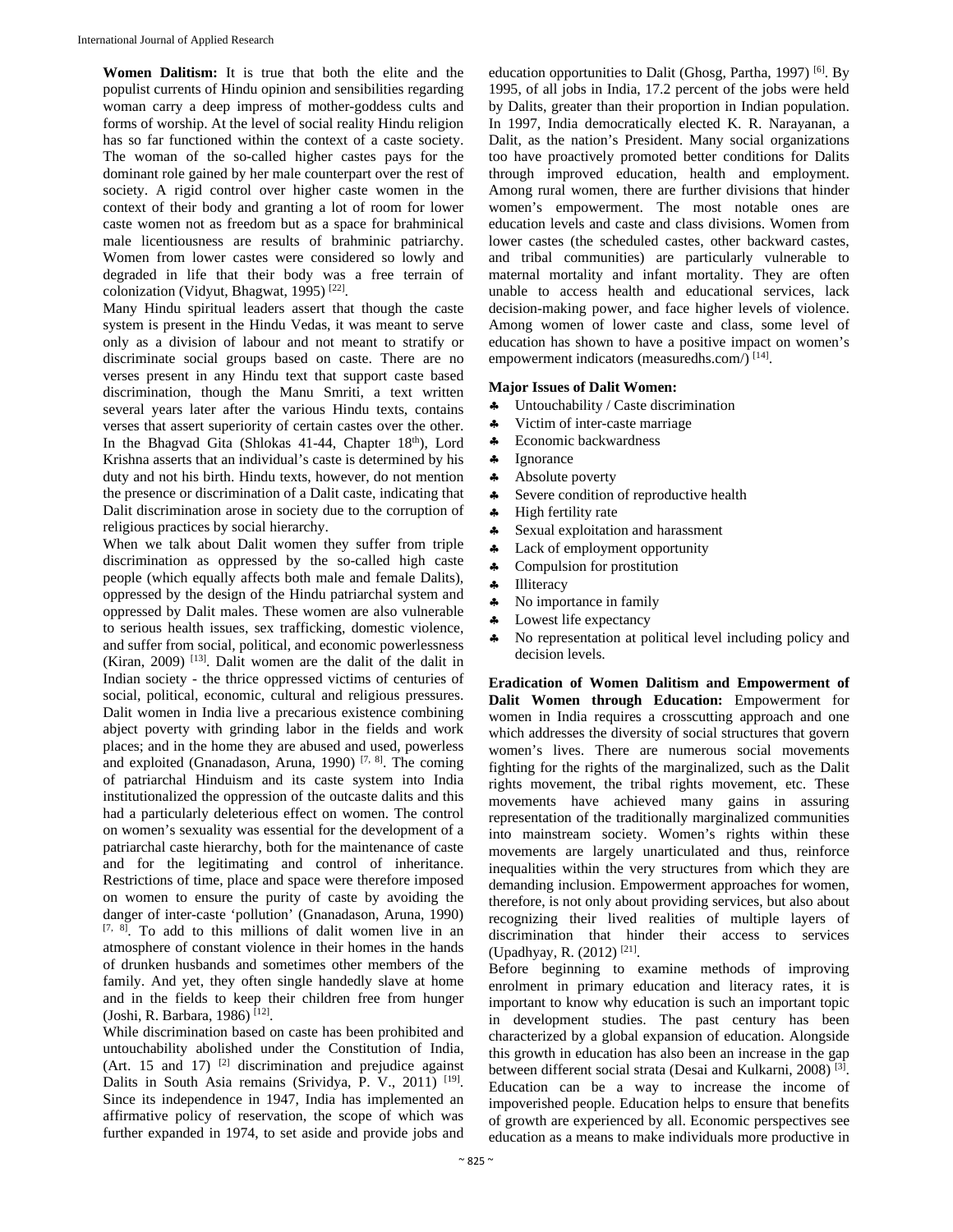the workplace and at home. It can also be seen as a means of empowering socially and economically deprived groups into seeking political reform. By using any of these reasons as motivation to pursue educational development, governments are attempting to generate some form of social or economic equality for the population. Dalit leaders had concluded that the best way to change lives, achieve measurable results in their community, and escape their plight of oppression was through education. They wanted education that serves the whole person and includes community development (redinternational.org) [18].

Ensuring access to education for the Dalit women of India has been the greatest challenge for the Indian government in diminishing the social effects of the caste system, which still remain entrenched in Indian society. There have been many different reasons proposed as to why the Dalit women suffer from low rates of literacy and primary education enrolment, but the most realistic one describes history and unequal access as the causes. The ancient caste system of India, which has resulted in the social and economic oppression of the Dalit women, continues to play a dominant role in India. Because of unchanging social norms and behaviour, incentives to pursue education were minimal for the Dalit women who were still physically and emotionally harassed. Increasing efforts to eliminate caste discrimination combined with additional attempts to increase the accessibility and appeal for education have contributed to the slow progression of Dalit education for women. While some benefits of social programs and government policies designed to increase primary education rates can be noticed, the Dalit literate population still remains much lower than that of the rest of India. There remains still, hostility, oppression and flaws in social programs in Indian society that prevent an increase in education growth. Despite efforts to decrease caste discrimination and increase national social programs, the Dalit women of India continue to experience low enrolment rates and a lack of access to primary education in comparison to the rest of India (Fraser, Erik,  $2010$ ) <sup>[5]</sup>. The reasons for the high rate of illiteracy among dalit women are many. The following are the main reasons:

- 1. Resistance from the family to send girls to schools.
- 2. Fear of insecurity in villages.
- 3. Lack of physical facilities like accommodation, school, transport and medical facilities.
- 4. The girls were forced to take care of the siblings when the parents are away at work.
- 5. Girls were forced to do domestic chores which prevent them from attending school.
- 6. Working to earn for the family prevent the girls from attending school.
- 7. Working with parents to earn their livelihood in beedi factories or other unorganized sector made them illiterate.
- 8. Because of the sick mentality and unemployed parents girls were forced to work.
- 9. Many were forced to get married at young age, which stop schooling.
- 10. Social restriction is that the girls should stop education after marriage.
- 11. In some areas there are complaints from dalit women teachers of misbehaviors, blackmail and exploitation by the male staff of other high caste people.
- 12. Distance of schools from home.
- 13. Irrelevant content of the education system.
- 14. Fear of alienation of girls from their environment.
- 15. No usability of present education skills in the domestic affairs of dalits.

As a result of education there are some of the other factors for low literacy level among SC girls. Even if the education improved the marriage prospects of the girls, the minus point is the increase in dowry. Therefore, many parents wish to withdraw the girls from schools.

The present position seems to be better with reference to the rate of literacy among dalits. The literacy rate is 31.48% for boys and 10.93% for girls. Dalits women belonging to the creamy layer of the society are better with good education and socially and economically they are well off like other high castes. They are fully aware of the welfare schemes provided by the Government and their percentage is very low when compared with the total dalit population. In rural areas, the first generation girls from SC category need the attention of Government and other social organizations. The women are not properly informed about the Government schemes and there is an urgent need to get a feedback about the welfare schemes where lot of money is spent for the development of Dalits. The funds are not utilized properly for their upliftment. Many of the schemes go unnoticed because they are not popularized properly. Here are some suggestions for the better implementation of the schemes to dalit women:

- 1. Competitive spirit should be instilled in the girls.
- 2. Selection and identification of the talented girls should be done correctly.
- 3. Identify the candidate at college level for coaching.
- 4. Result oriented teaching is necessary.
- 5. Group discussions, quiz, and seminars to instill confidence.
- 6. Teacher: Student ratio 1:20 or below.
- 7. Monitoring by the teacher after class hours.
- 8. Loan facility.

It is the slogan of GOI 'empowered women, empowered family' and the Govt. is taking sincere steps to empower the unreached women (Fig. 1). New job opportunities are created for women and Gujrat state has placed 39100 women which is 45.6% share in the placement of women, highest in the country. Such steps should be taken especially for the empowerment of 'dalit' women.



**Fig 1:** 'empowered women, empowered family'.

Financial aid for uniform for girls, maps, charts, examination grant, laboratory facilities, and library facilities should be provided for them. Special coaching should be given for meritorious dalit girls to compete for IAS and IPS exams. Hostel facilities for dalit girls at all levels of education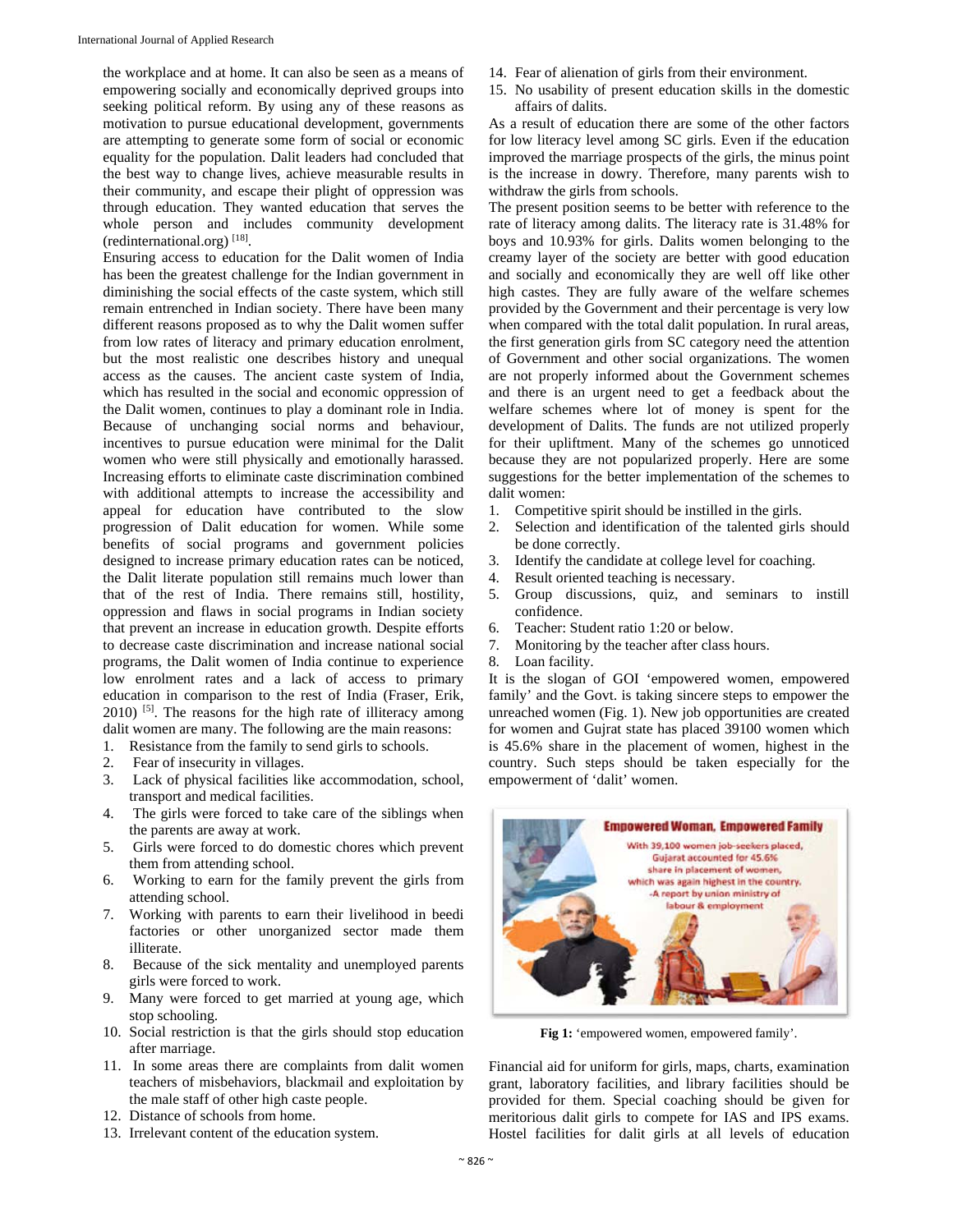starting from primary school up to higher education should be provided reservation policy especially for girls should be allotted in both admission and employment. There is an increased awareness in recent years among dalit women about their rights and about the Government welfare schemes about higher education. This should be augmented by information technology, which should reach even to the remote rural citizen (Muthumary, J.)<sup>[15]</sup>.

#### **Facilities to be given for Empowerment of Dalit Women:**

Women seem to be invisible in Indian society. They are being subjected to social, psychological, physical and domestic violence and other forms of atrocities, suppression and deprivation. Almost 65% of women depend on agricultural operations. Though women are the best resource managers they are being paid less. The women in agricultural sector face problems of patriarchal culture and values, caste discrimination and economic exploitation. Hence, it is time to create a space for women, to educate and to empower them to stand and struggle against violence meted out to them. Space should be given for dalit women to make their own decisions. Dalit women must equally share power with men at all levels and hence the need to work for the empowerment of dalit women (isiblr.org) [11]. They should be given opportunities to do the work even in small groups to generate the income sources as shown in Fig. 2 as follows.

The following facilities should be provided to dalit women or dalit girl children for their empowerment:

- 1. Nutrition: Malnutrition in dalit female children high infant mortality should be corrected.
- 2. Health: Unclean surroundings proper accommodation should be provided.
- 3. Family welfare: SC women get married very soon high fertility – affect health.
- 4. Safe drinking water.
- 5. Electricity in village.
- 6. Essential goods and medicines.
- 7. Retail outlets not available.
- 8. Fair price shops necessary.



**Fig 2:** Women empowerment by working in groups

**Women Empowerment in Himachal Pradesh:** For empowering women in the hill State, the Government has declared a 50% reservation for them in all Panchayati Raj Institutions (P. R. I.'s) and Urban Local Bodies. The decision of the Government to enhance the social security pension from  $\approx$  200 to  $\approx$  300 a month would benefit at least  $\approx$ 68,455 widows in the State. As much as  $\equiv$  11,001 is being provided to poor and helpless girls as marriage grant under the Mukhya Mantri Kanyadaan Yojna and  $\approx 25,000$  grant to young widows for their remarriage. A financial assistance of  $\equiv 1,000$  a year is being provided to widows, helpless and divorcee women to bear the expenses of two children besides social security pension under the Mother Teresa

Asahay Matri Sambal Yojna (Staff Correspondent, 2008)<sup>[20]</sup>. The State Government is spending about 30 crore every year on various programmes aimed at welfare and upliftment of women of the State. In the education sector Pre matric scholarship is launched by the Govt. This scholarship is awarded to those students whose parents/ guardians income from all sources does not exceed  $\equiv$  2.00 lakh per annum. A scholarship of  $\equiv 2,250$  per student per annum to Day scholars and  $\approx 4,500$  per annum to hostellers of class IX and X is being given. During the year 2013-14, total 14,127 SC students have been benefited under this scheme. Mata Shabri Mahila Sashaktikaran Yojna has been started during the financial year 2011-12 for benefitting women belonging to BPL families of SC category. Under the scheme, 50% subsidy, subject to a maximum of  $\equiv 1,300$  is given to eligible women for purchase of gas connection. As per schematic norms every year 75 SC BPL women will be benefited in each Vidhan Sabha Constituency. For the year 2014-15 there is a budget provision of  $\blacktriangleright$  66.00 lakh. An amount of  $\equiv 65.98$  lakh have been spent upto December, 2014 for 2290 gas connection released. The Himachal Pradesh Government has announced to generate employment and self-employment avenues for unemployed girls and women in order to make them self-dependent. Under this scheme  $\approx 2,500$  are provided to the women having annual income less than  $\approx 35,000$  for carrying income generating activities. During the year 2014-15 a budget provision of  $\blacktriangleright$ 7.00 lakh has been made. 244 women have been benefitted under the scheme and an amount of  $\leq 6.10$  lakh has been spent upto December, 2014 (Directorate of Economics & Statistics  $(2015)$ <sup>[3a]</sup>.

The Govt. of Himachal Pradesh has launched various schemes individually as well as in collaboration with the centre Govt. for the empowerment of dalit women. These schemes are as follows:

- 1. Balika Samridhi Yojna
- 2. Construction/Expansion of Hostel Buildings for Working Women
- 3. Rashtriya Mahila Kosh
- 4. SwadharYojana
- 5. Scheme for Construction of Hostels for SC Boys/Girls
- 6. Improvement of Harijan Bastis & Drinking Water Supply Schemes
- 7. Pre Metric Scholarship to the Children of those engaged in unclean Occupation
- 8. Dr. Bhim Rao Ambedker Chhatervriti Yojna for SC Girls
- 9. Kishori Shakti Yojna
- 10. Beti Hai Anmol Yojna

11. Mata Shabri Mahila Sashaktikaran Yojna

(http://himachal.gov.in/welfare/Download.htm)[10]

In our society women have been given a special place since ages. In the present day dalit women are progressing more and proving their mettle in every arena whether it be education, politics, health, Govt. jobs, and agriculture or household jobs. The ex-chief minister of Utter Pradesh sushree Mayawati and Lok Sabha Adyaks Smt. Meera Kumar are the examples of empowerment of women or dalit women. Himachal Pradesh Government has been honored at the national level by the Central Govt. for its excellent steps and programmes undertaken for the empowerment of women in Himachal. Women in Himachal are employed in vocational jobs. Education of females in rural areas has taken an edge in Himachal Pradesh. Earlier the women who used to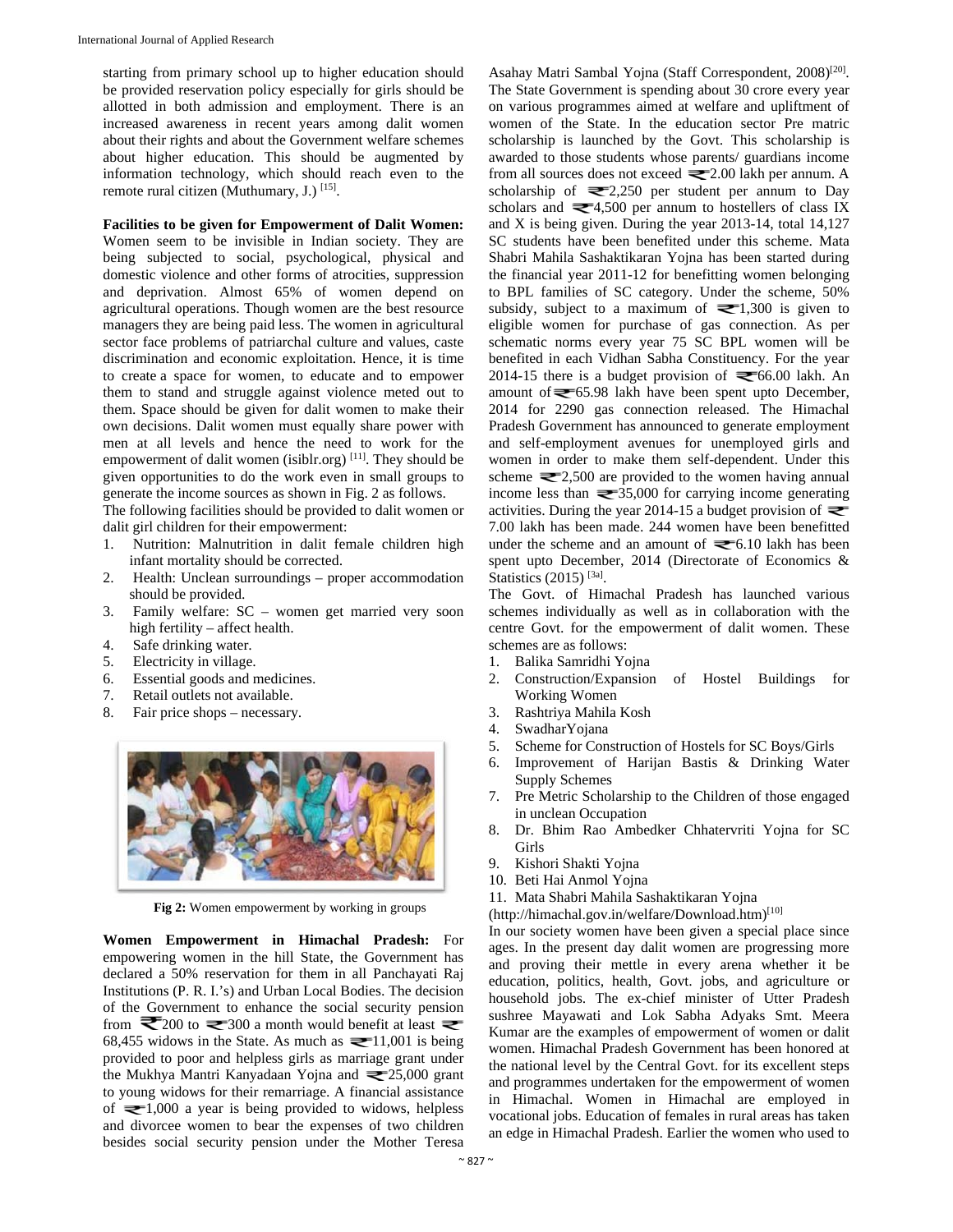be busy with household work are now working in anganwadis, handlooms, learning sewing, weaving etc. The Himachal Government is giving a serious concern towards the empowerment of the women in the society like education, funds to widows and poor women, strict punishments against female infanticide etc. The result of all these initiatives by Himachal Government towards growth of women in society has made Himachal on the top list among all the other states in terms of empowerment of women.

A survey done by India's renowned magazine and electronic channel revealed that Himachal excels in working for women empowerment and has been awarded as the 'Diamond State' award in the previous years. Himachal Pradesh has come out to be the first state in the nation in which 50% reservation is given to the women in Panchayati Raj Institutions and other urban jobs. Moreover, all the Panchayats in Himachal Pradesh having large female population are provided with extra fund of  $\leq 5$  lacs for the progress and empowerment of women (Adonis, 2010)<sup>[1]</sup>. Thus, the time is changing now and more steps needs to be taken for the empowerment of women in the country also.

## **Conclusion**

It is concluded in the end that Dalit women are affected by the burden of both caste and gender and even farther removed from legal protections. An example of this is the use of Dalit girls in the practice of 'Joghinis' – which literally means 'female servant of God' – where girls are forced into prostitution. Caste is a system of social stratification based on heredity and, within the caste group members are restricted in their choice of occupation and social participation. Marriage outside of the caste is usually prohibited till now. The Government policy of reservations in education and employment spheres has played a remarkable role for Dalit women and Adivasis. Even though there are criticisms on implementation side, the reservation facilities have given certain economic means of livelihood to over 1.5 million Dalits. Dalit women are not counted as a homogeneous community but the section of Dalits which has utilized the reservation policy and reached in the higher education. This section has made the social mobility which will vary from state to state, district to district, community to community, caste to caste across the country among this disadvantaged group. There have been many attempts over the past one hundred and fifty years to help increase the quality of life for the Dalit women of India through development focused on enrolment in primary education. Education provides individuals with the means to increase their income and to engage in economic activities. In addition, it can help to empower dalit women to lobby for social change through political activism. The lack of incentives to pursue education for the Dalit women of India can be traced back to a long history of mistreatment and oppression. Still occurring today, caste harassment makes teaching environments unstable for caste children, it places caste homes on the outskirts of towns so that children have greater distances to walk to school, and it economically suppresses the Dalits so that they are unable to pay for their girl children's education. Many suggestions, both traditional and modern, have arisen on how to go about resolving issues surrounding Dalit primary enrolment. Night classes and all-Dalit schools provided a safer learning environment for the Dalits, but did not address any issues of caste conflict. Twenty first century policies are helping officially decrease

some of the animosity and inequality between groups so that the Indian Government can have a greater focus on national primary enrolment rates. Funding increasing supplies of textbooks to Indian schools do not address any of the core reasons as to why dalits are not attending school. Instead of increasing enrolment, additional textbooks only had an effect on increased performance levels. Providing free medication at school has proven successful both in increasing the health of children which prevents absenteeism, and in increasing enrolment levels. Minor increases in incentives for Dalit girl children to pursue primary education have been beneficial, but not sufficient in equalizing the enrolment gap between the Dalits and members of upper castes. In order for significant progress to be made in increasing the primary enrolment rates of Dalit girl children, development organizations must continue to explore varying levels of incentives and pursue national social equality in India. The other states of country should take the lesson from Himachal Pradesh regarding empowerment of women in the coming era. Let us start from self to stop violence against women and contribute in the empowerment of especially 'dalit' women Fig 3.



Fig 3: 'say no to violence against women'.

# **References**

1. Adonis. Himachal ranks first in women empowerment, 2010. Retrieved from

http://www.himachalspider.com/resources/2382- Himachal-ranks-first-women-empowerment.aspx on 16/01/2013.

- 2. Art. 15 and 17, Constitution of India. Retrieved from http://www.en.wikipedia.org/wiki/Dalit on 13/01/2013.
- 3. Desai Sonalde, Veena Kulkarni. Changing educational inequalities in India in the context of affirmative action 2008; 45(2):245-270. Retrieved from http://www.eir.info/2010/06/23/the-dalits-of-india-education-anddevelopment/ on 13/01/2013.
- 3a. Directorate of Economics & Statistics. Economic Survey of Himachal Pradesh, 2014-15. Economics and Statistics Department, Govt. of Himachal Pradesh, pp. 110-122, 2015. Retrieved on 05/04/2015 from http://admis.hp.nic.in/himachal/economics/economicsurv ey2014-15.htm.
- 4. Express India (18<sup>th</sup> January 2008). Dalit word unconstitutional says SC. The Indian Express, 2008. Retrieved on 27/09/2008 from http://www.en.wikipedia.org/wiki/Dalit on 13/01/2013.
- 5. Fraser Erik. The dalits of India: education and development. Commendation e-IR Essay Award, Mount Allison University, 2010. Retrieved from http://www.eir.info/2010/06/23/the-dalits-of-india-education-anddevelopment/ on 13/01/2013.